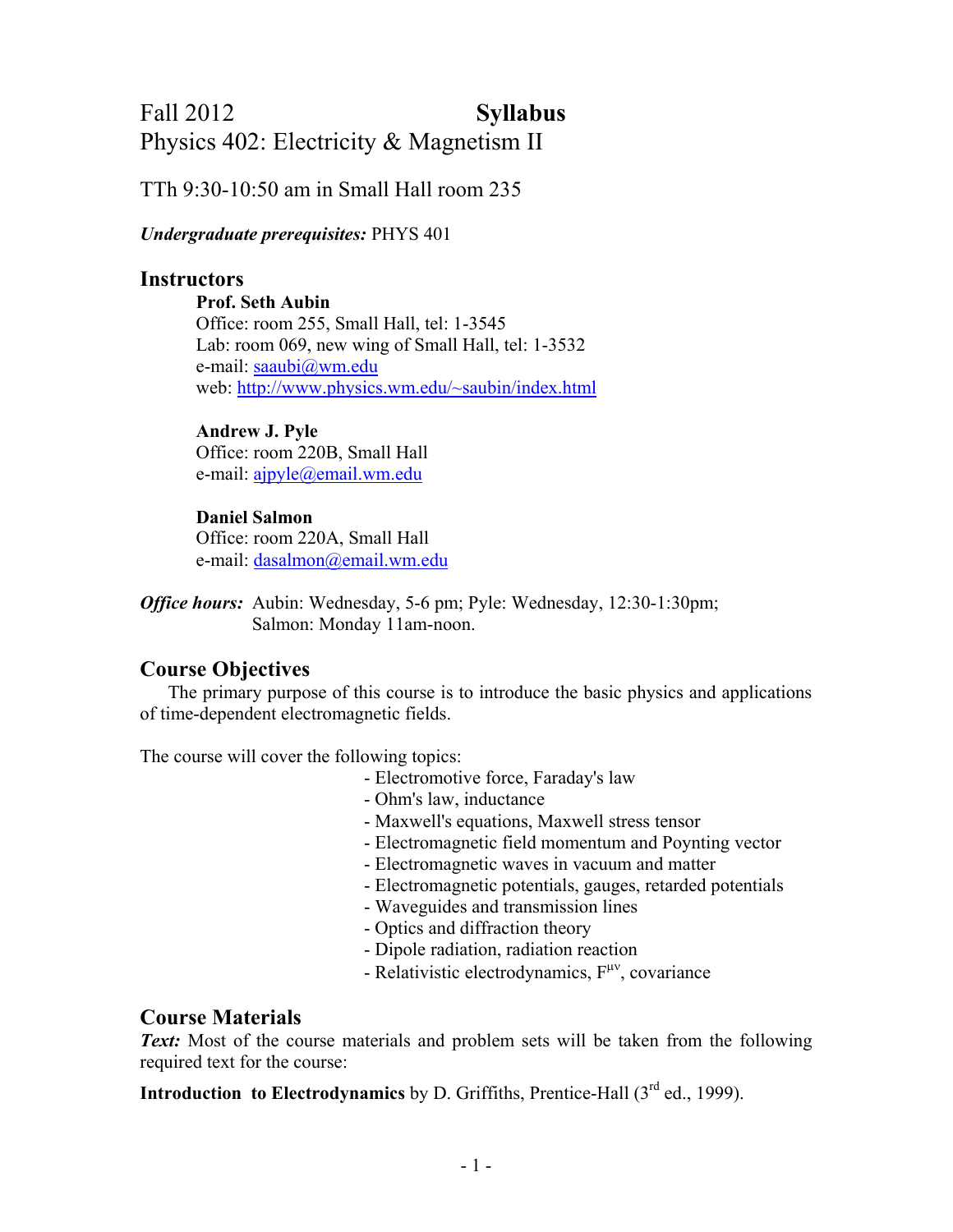Some course materials will also be taken from the following texts:

**Classical Electrodynamics**, by J. D. Jackson.

**The Feynman Lectures on Physics**, by R. Feynman, R. Leighton, M. Sands.

#### **Evaluations**

Your final grade for the course will be determined from the following grading weight distribution:

| Problem sets:  | 45%    |
|----------------|--------|
| Participation: | $10\%$ |
| Midterm:       | 15%    |
| Final Exam:    | 30%    |

*Problem sets:* The problem sets are the main evaluation of learning for the course and also serve as a significant means of learning the material. Students are expected to do the problems on their own (not as a team effort with other students), though discussion and limited oral consultation with other students is encouraged.

*Participation:* The classroom presentation of course material will involve class discussions. All students are expected to participate in these discussions, since they will help elucidate the course material. Participation also reflects class attendance and the occasional quiz.

*Midterm:* The midterm will cover course material from the first half of the course.

*Final exam:* The final exam will cover all the material in the course, but with an emphasis on the second half of the course.